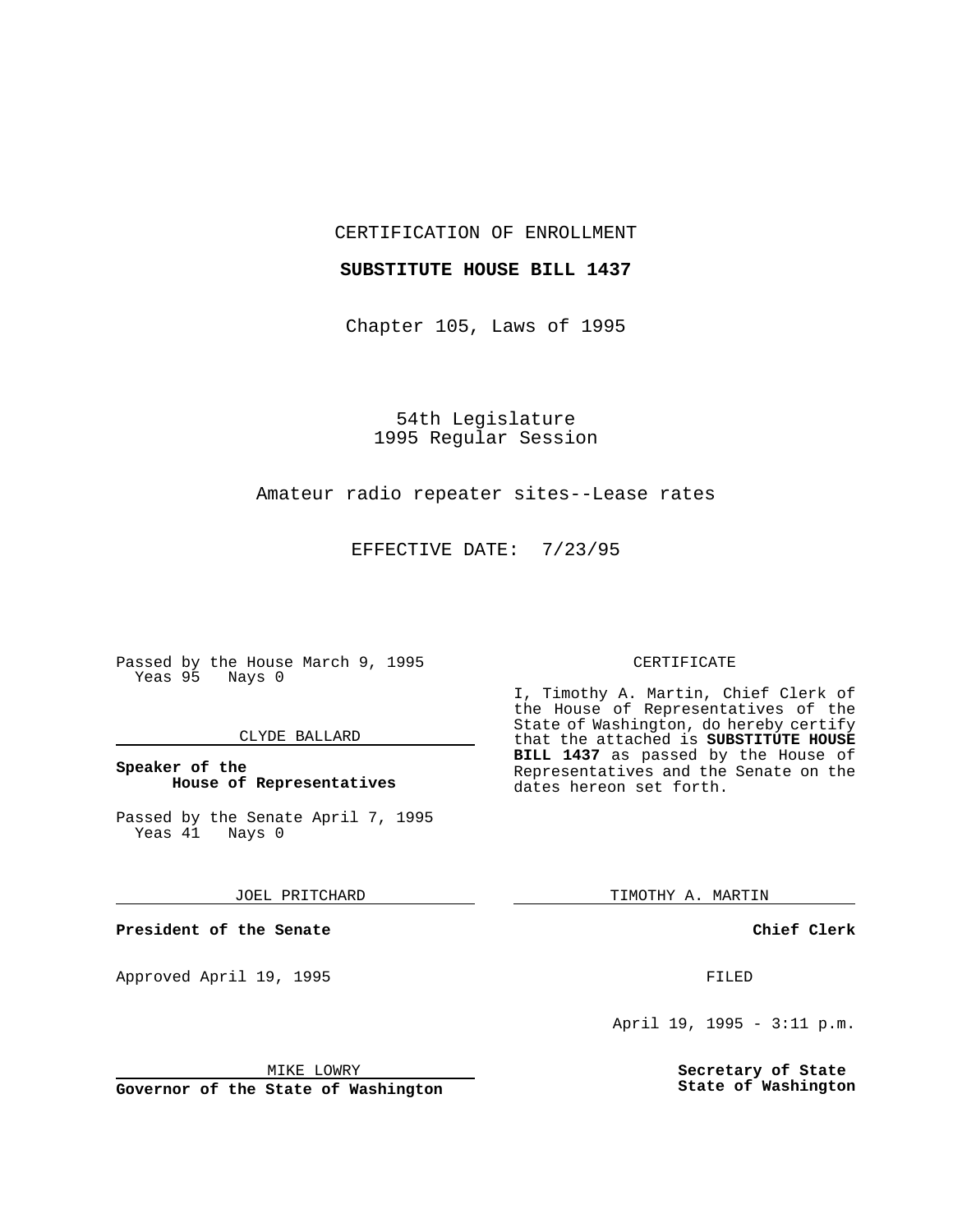# **SUBSTITUTE HOUSE BILL 1437** \_\_\_\_\_\_\_\_\_\_\_\_\_\_\_\_\_\_\_\_\_\_\_\_\_\_\_\_\_\_\_\_\_\_\_\_\_\_\_\_\_\_\_\_\_\_\_

\_\_\_\_\_\_\_\_\_\_\_\_\_\_\_\_\_\_\_\_\_\_\_\_\_\_\_\_\_\_\_\_\_\_\_\_\_\_\_\_\_\_\_\_\_\_\_

Passed Legislature - 1995 Regular Session

#### **State of Washington 54th Legislature 1995 Regular Session**

**By** House Committee on Natural Resources (originally sponsored by Representatives Foreman, Chandler, Mastin and B. Thomas)

Read first time 02/20/95.

1 AN ACT Relating to lease rates for amateur radio repeater sites; 2 and amending RCW 79.12.025.

3 BE IT ENACTED BY THE LEGISLATURE OF THE STATE OF WASHINGTON:

4 **Sec. 1.** RCW 79.12.025 and 1988 c 209 s 2 are each amended to read 5 as follows:

6 The department of natural resources shall determine the lease rate 7 for amateur radio electronic repeater sites and units available for 8 public service communication. ((For the first repeater unit placed at 9 a department communication site by an amateur radio lessee eligible for 10 a reduced rate under this section, the lessee shall pay fifty percent 11 of the amateur radio rental established by the department. For any 12 subsequent repeater unit placed at the same facility by an eligible 13 amateur radio lessee, the lessee shall pay twenty-five percent of the 14 rental established by the department)) For the amateur operator to 15 qualify for a rent of one hundred dollars per year per site, the 16 amateur operator shall do one of the following: (1) Register and 17 remain in good standing with the state's radio amateur civil emergency 18 services and amateur radio emergency services organizations, or (2) if